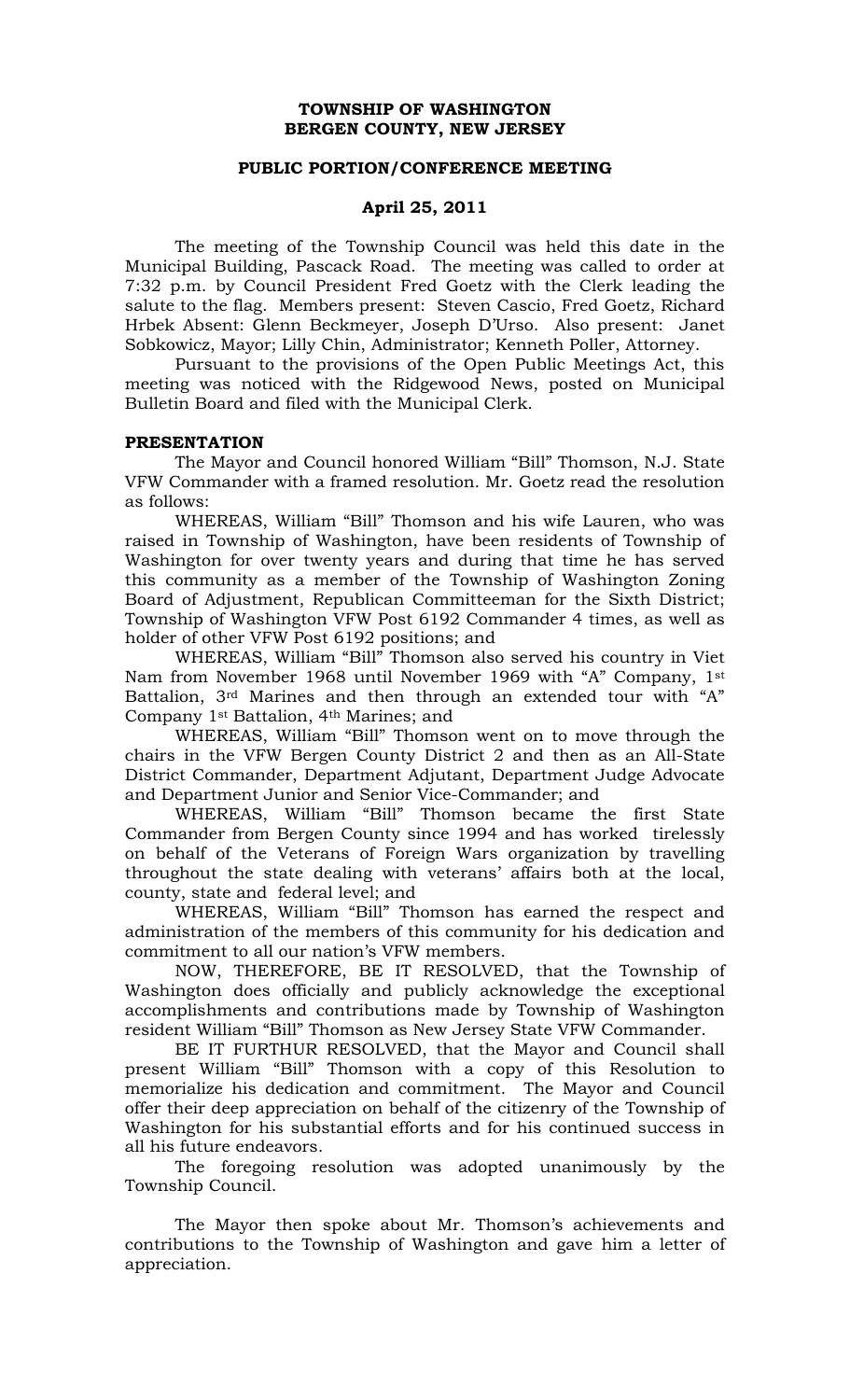Page 2 April 25, 2011

## **PUBLIC DISSCUSSION**

A motion was made by Dr. Cascio, seconded by Mr. Goetz to open the public discussion.

Ayes: Councilpersons Cascio, Hrbek, Goetz Nays: None

**Tom Strickland, 107 Cosman Street** – Mr. Strickland spoke about the flooding that recently occurred in Westwood. Westwood Council passed a resolution that supports town's abilities to de-snag and de-silt waterways. Mr. Goetz stated that the same resolution, introduced by Senator Cardinali's office, is on tonight's agenda. The DEP has many regulations. The Mayor spoke about a walk through by town officials of the Pascack Brook that the Township will be part of. She said that the DPW has been pro active about cleaning out as much of the brook as possible without permits.

**Matthew Dogali, 749 Wayne Place** – Mr. Dogali asked if there was an update about the Wayne Place parking/traffic study. Mr. Goetz said that the town is still waiting for a name of an engineering firm from the School Board. There is no change since the last meeting two weeks ago.

**Rosa D'Ambra, 423 Colonial Boulevard** – Mrs. D'Ambra spoke about a truckload of dirt that was delivered to a construction site along the brook on Woodfield Road. She asked if the dirt had been inspected. Mrs. Ozment said the construction site has permits for soil movement. Mrs. D'Ambra stated that the dirt is at the end of the property and there are sheds that are deteriorating behind the property.

**Raymond Benroth, 838 Crest Place** – Mr. Benroth asked what is happening at the corner of Washington Avenue and Pascack Road. He is concerned about the potential for worse traffic at the intersection Mr. Goetz said that one property, Sky Trading, is in front of the zoning board at this time. The other property across the street is not a complete application yet but will begin meeting with the zoning board soon. Mr. Benroth asked if the town could put up additional four way street signs. Mr. Goetz said that there is some extra money in this year's road department budget. Mayor Sobkowicz said that anyone concerned about the developments on the corner of Pascack Road and Washington Avenue should go to the next zoning board meeting.

**Gerald Brown, 559 Jackson Avenue** – Mr. Brown spoke about shared services and that the areas the town officials are focusing on are not money savers. Community Life article this week said that the police chief is looking for additional police officers. He said that the town officials are spending and borrowing money instead of reducing spending. He suggested merging police and DPW with neighboring towns. He spoke about the Community Life article and then asked the Mayor if she would consider merging the police department. Mayor Sobkowicz said that she is the most financially frugal person ever in the office of Mayor. She discussed the funding of the new DMF pickup truck. She talked about the generator ordinance from 2008 and the building of the town hall and police department. She said that the new generator is necessary. This year's budget increase is the lowest it has ever been. She has built up a larger surplus this year than last year. The town is only buying essential purchasing. The town is looking into dispatching and court shared services. Mr. Brown asked if the Mayor would share a police department. Mayor Sobkowicz spoke about the study being done on the court shared service. She said the police is something she would look into and she would not want to share the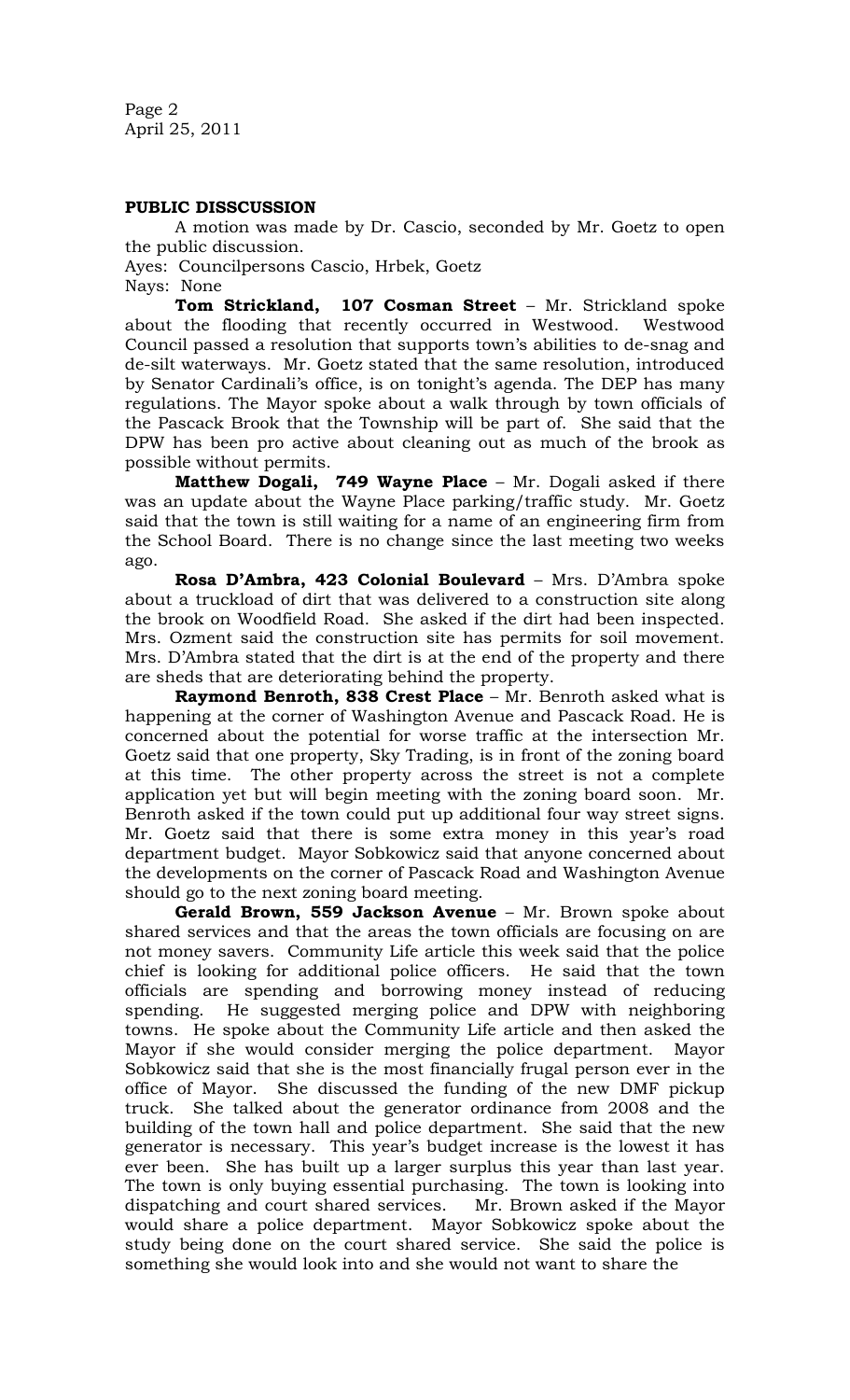DPW. Mr. Goetz said he would like to check further into those departments. Dr. Cascio said that the town is looking into saving the taxpayer money by researching as many shared services opportunities as possible. Mr. Brown said that towns' not sharing services is ridiculous. He wants to know what other residents support. Mr. Hrbek stated that there are many facets to sharing services. The town needs public support, maybe as a question on the ballot. He looked into working with Paramus and Westwood and there are good opportunities there. He stated that the town needs to move ahead with sharing services. The Mayor spoke about the low amount of police on active duty for various reasons and the large amount of time she has been putting in interviewing for new officers. Mr. Goetz stated that adding new officers are not the only option the town has to cover shifts and then gave examples.

**Robert Bruno, 697 Hillcrest Road** – Mr. Bruno asked about the efforts being made to remedy the poor condition of the white house on the corner of Washington Avenue and Pascack Road. He spoke about the traffic problems at the intersection of Washington Avenue and Pascack Road. Mr. Hrbek spoke about recent efforts as well as continued efforts to make the intersection safer. Mr. Bruno said that there are dump trucks and backhoes parking in the back of the YJCC. The Mayor said that she has stopped Season's employees from parking there and she is working on the trucks. Mr. Bruno asked for the white line along Washington Avenue near Spice Drive be repainted. He stated that the walkway between Washington School and School Street needs repair. He asked for a copy of this year's itemized budget and last years itemized budget. He asked why the baseball project is in the capital budget although the project is going to be paid for by donated money. Mrs. Do explained the problems she is having with the funding at this time. Mayor Sobkowicz spoke about the money in the capital budget. Mr. Hrbek said that contractors and suppliers are donating much of the materials necessary for the project. The cost to the town is going to be low if any and the town will get good value for any money spent. A copy of this is available at the clerk's office. Budget pamphlets did not get printed and mailed to all township homes this year.

**Sandy Phillips, 321 Hudson Avenue** - Mrs. Phillips asked if anything would be discussed as to contract negotiations for the cell tower at this meeting. Mr. Poller said that there is another site being checked at this time and there will be no other information on the subject in closed session tonight. Ms. Phillips asked if anyone has checked on the timing of the traffic light at the corner of Manhattan Avenue and Pascack Road.

**Michael Ullman, 2 Clark Avenue** – Mr. Ullman asked if the town was paying off the DMF truck or is it being bonded. Mr. Goetz said that it is a bond note at this time. It will be discussed by Council. Mr. Ullman talked about the money from the past sale of the school, and if anything is happening with that money in regard to the budget. Mayor Sobkowicz said no, she wants to see what will happen next year. She stated that the money is in a separate account gaining interest. Mr. Ullman asked about a specific police terminal leave. Mrs. Do said that the town has been successful in addressing the situation. Mayor Sobkowicz said that two terminal leave cases are covered in the budget.

**Zahid Gilani, 316 Hudson Avenue** – Mrs. Gilani asked if the town owns the sidewalks or if it the owner's responsibilities. Trees are also resident owned but the town has to give permission to cut down trees.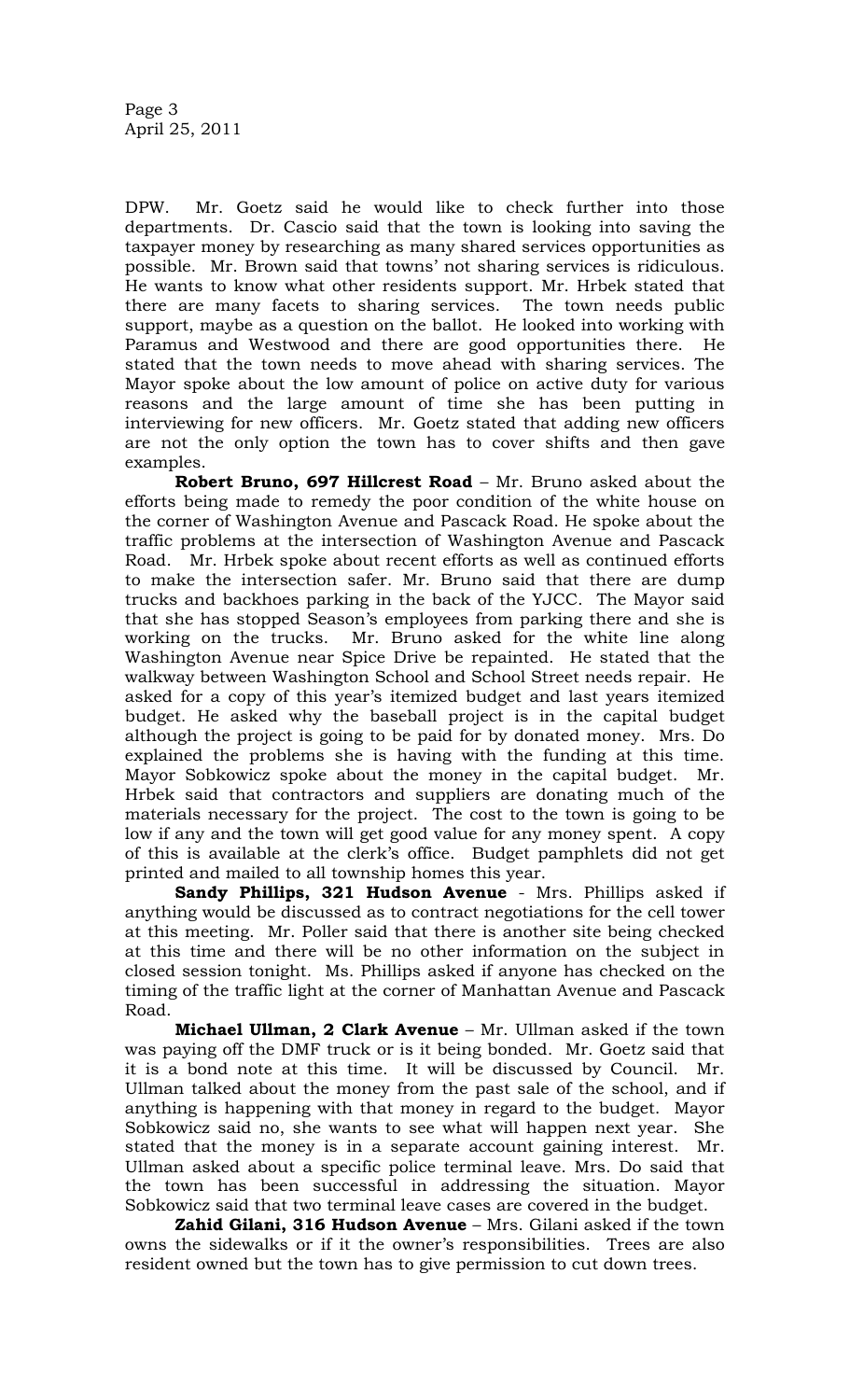Page 4 April 25, 2011

She asked about the traffic flow of the intersection of Manhattan and Pascack. She also asked about snow removal.

**Sam Batraki, 329 Hudson Avenue** – Mr. Batraki asked when the town expected a response from the cell tower agency.

**Cynthia Cannon, 804 Manhattan Avenue** – Mrs. Cannon asked who owns the property behind the Dog House. The Dog House owns a part of it and the town owns some of it. The zoning officer is aware that there are construction trucks parking on it and will be checking it out. She spoke about the cell tower that is being disputed in Ridgewood. Mr. Poller said that the township will not be affected by the outcome.

**John Hannan, 564 Jackson Avenue** – Mr. Hannon asked about the spill at the shopping center. Mayor Sobkowicz stated that the DEP has a report on the problem and it is not the township's problem. Mr. Hannon asked the Mayor to find out if the problem has been remediated. Mr. Hannon spoke about the professionals that our township has been using for many years. He thinks that the town should look into getting new firms. Mr. Goetz agreed. Mayor Sobkowicz said that some professionals have changed this year and more changes will be made in the future. Mr. Hannan spoke about pictures he sent to the Mayor about power lines on Woodfield Road. Mrs. Chin said that she called PSE&G. Mrs. Do spoke about the timeline of the town's budget's approval. She said that our budget is complete but the state does not approve town budgets on time. Mayor Sobkowicz stated that the state changes percentages often, making it difficult to finish the budget. Mr. Hannan said that the budget should be done prior to the end of the year. He volunteered to help the town with whatever is needed.

**Joanne Anastasi, 330 Pascack Avenue** – Mrs. Anastasi asked if there has been a new study done since the GSP cell tower went up. She asked what percentage would constitute not needing a cell tower on the town hall property. Mayor Sobkowicz said she has not gotten the Mayor Sobkowicz said she has not gotten the information yet from the Highway Authority.

**Debbie Agnello, 667 Meisten Street** – Mrs. Agnello said that she was happy that everyone was pleasant and respectful at tonight's meeting.

There being no further questions or comments, a motion was made by Mr. Hrbek and seconded by Dr. Cascio to close the Public Discussion.

Ayes: Councilmen Cascio, Goetz, Hrbek Nays: None

**Councilman Hrbek** – Mr. Hrbek spoke about the resolution regarding streamlining the process of de-silting and de-snagging of waterways. He said that it is his recollection that money has been put aside for terminal leave through the last three or four years in the budget.

# **ORDINANCES**

The Clerk read Ordinance 11-07 entitled: AN ORDINANCE AMENDING CHAPTER 97 IN THE TOWNSHIP OF WASHINGTON

A motion was made by Mr. Hrbek, seconded by Dr. Cascio to introduce and pass Ordinance 11-07 at second reading by title.

Ayes: Councilpersons Cascio, Hrbek, Goetz

Nays: None

Absent: Councilpersons Beckmeyer, D'Urso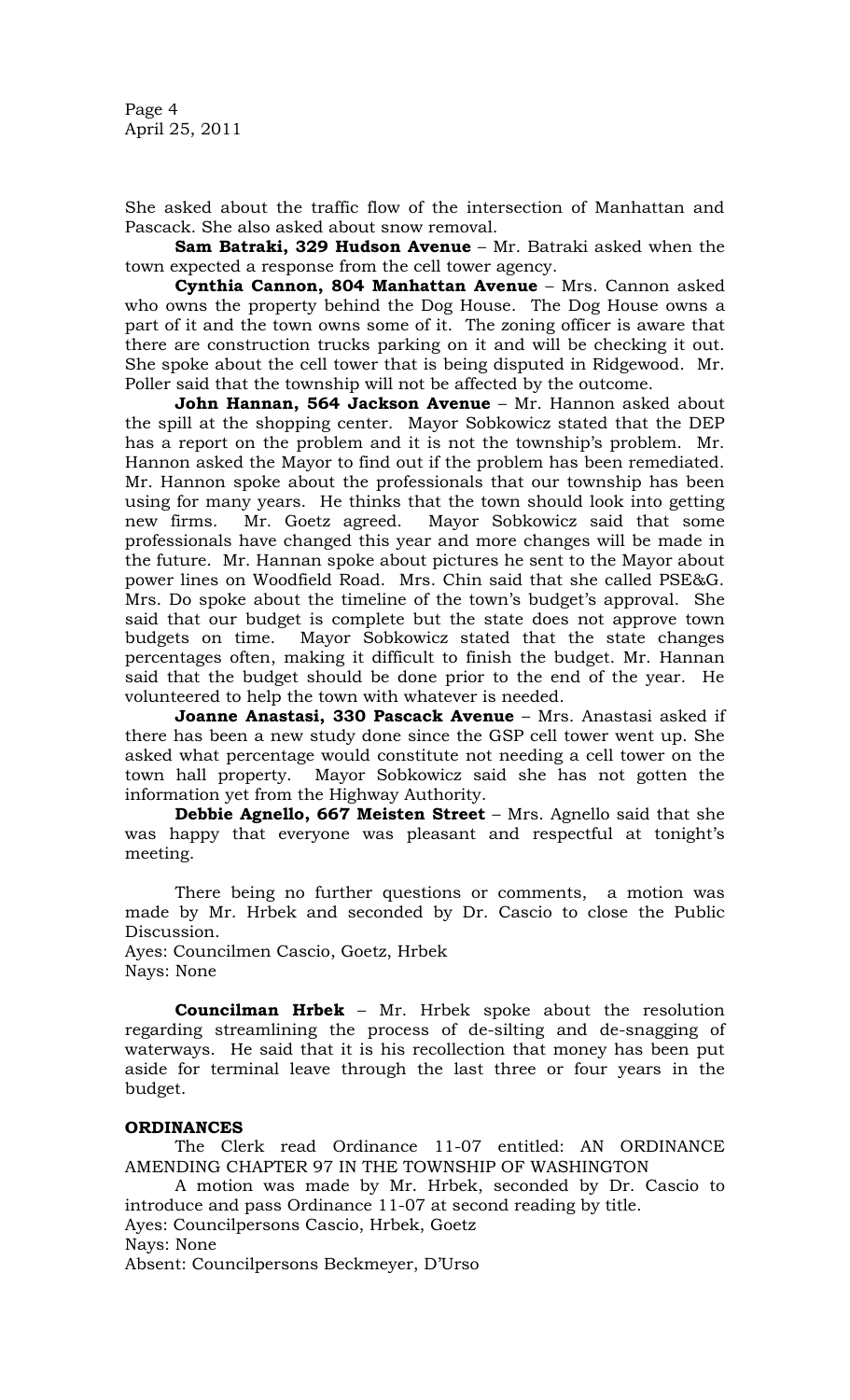Page 5 April 25, 2011

The following resolution was presented and adopted on a motion by Mr. Hrbek, seconded by Dr. Cascio.

Ayes: Councilpersons Cascio, Hrbek, Goetz

Nays: None

Absent: Councilpersons Beckmeyer, D'Urso

BE AND IT IS RESOLVED, by the Township Council of the Township of Washington that Ordinance No. 11-07 entitled: AN ORDINANCE AMENDING CHAPTER 97 IN THE TOWNSHIP OF WASHINGTON be read on second reading and the public hearing be held thereon pursuant to law.

A motion was made by Mr. Hrbek, seconded by Dr. Cascio to open the public hearing, and there being no comments or questions was closed on a motion by Mr. Hrbek, seconded by Mr. Goetz.

Ayes: Councilpersons Casio, Hrbek, Goetz

Nays: None

Absent: Councilpersons Beckmeyer, D'Urso

A motion was made by Mr. Hrbek, seconded by Dr. Cascio to pass Ordinance 11-07 at second and final reading, submit same to the Mayor for her approval and thereafter be published according to law.

Ayes: Councilpersons Hrbek, Cascio, Goetz

Nays: None

Absent: Councilpersons Beckmeyer, D'Urso

Council President Goetz requested that Ordinance 11-04 be tabled at this time.

The Clerk read Ordinance 11-09 entitled: CALENDAR YEAR 2011 ORDINANCE TO EXCEED THE MUNICIPAL BUDGET COST OF LIVING ALLOWANCE AND TO ESTABLISH A CAP BANK (N.J.S.A. 40A-4-45.14)

A motion was made by Dr. Cascio, seconded by Mr. Hrbek to introduce and pass Ordinance 11-09 at first reading by title.

Ayes: Councilpersons Cascio, Hrbek, Goetz.

Nays: None

The following resolution was presented and adopted on a motion by Mr. Goetz, seconded by Mr. Cascio.

Ayes: Councilpersons Cascio, Hrbek, Goetz

Nays: None

WHEREAS, Ordinance No.11-09 entitled: CALENDAR YEAR 2011 ORDINANCE TO EXCEED THE MUNICIPAL BUDGET COST OF LIVING ALLOWANCE AND TO ESTABLISH A CAP BANK (N.J.S.A. 40A-4-45.14 was introduced and passed at first reading by title at a meeting of the Township Council of the Township of Washington on the 25th day of April 2011.

NOW, THEREFORE, BE IT RESOLVED, that further consideration for final passage and public hearing of said ordinance shall be held on

the 9th day of May, 2011 at 7:30 o'clock in the evening, prevailing time, or as soon thereafter as said matter can by reached in the Municipal Building, Pascack Road, Township of Washington, NJ at which time and place all persons who may be interested will be given an opportunity to be heard concerning said ordinance;

BE IT FURTHER RESOLVED, that the Township Clerk is authorized to advertise in the Ridgewood News a newspaper circulated in this Township, the introduction and notice of further consideration for final passage and public hearing of this ordinance as required by law. Ayes: Councilpersons Cascio, Hrbek, Goetz Nays: None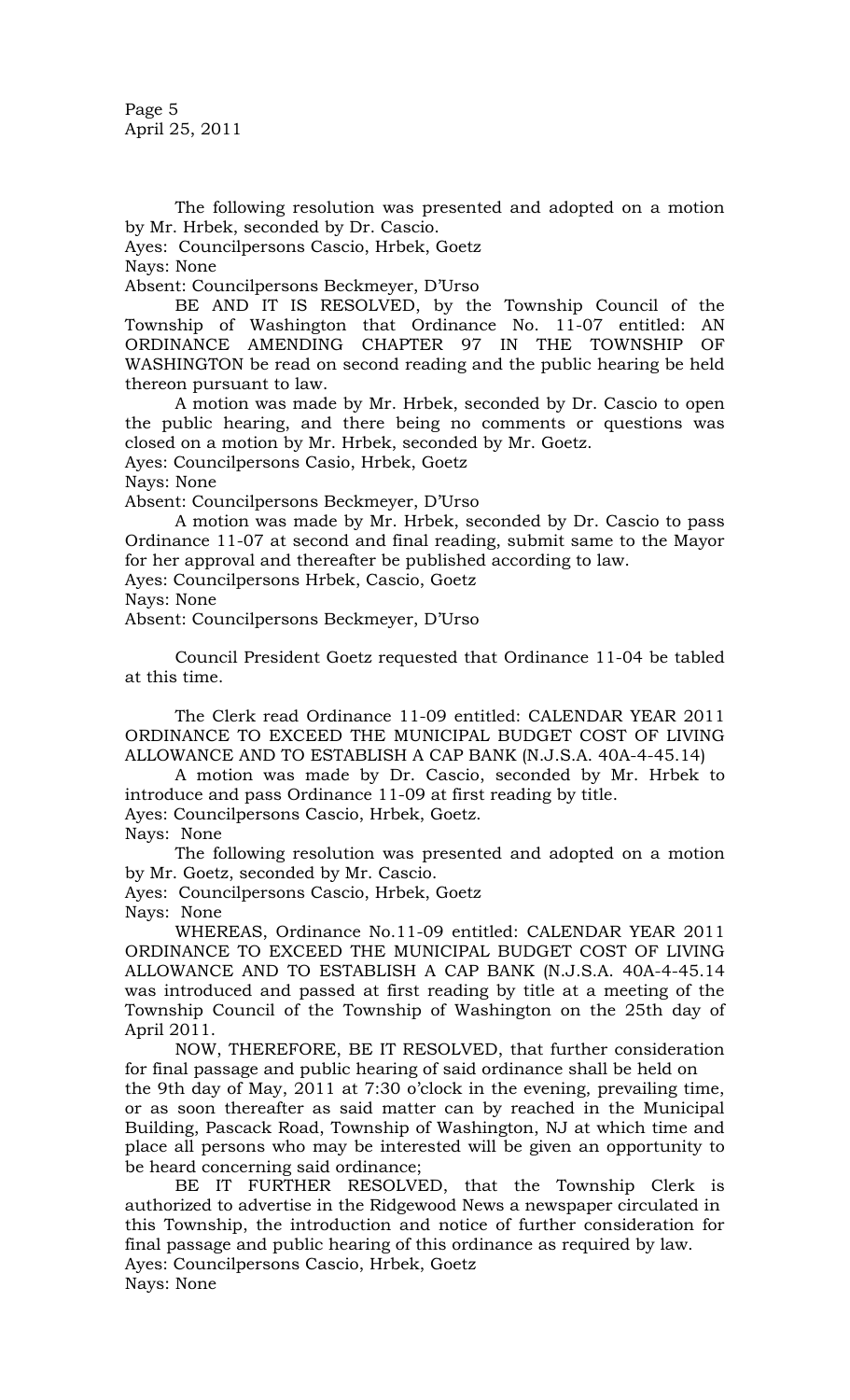Page 6 April 25, 2011

The Clerk read Ordinance 11-10 entitled: AN ORDINANCE AMENDING ALCOHOL BEVERAGE FEES EFFECTIVE IN THE TOWNSHIP OF WASHINGTON

A motion was made by Mr. Goetz, seconded by Mr. Hrbek to introduce and pass Ordinance 11-10 at first reading by title. Ayes: Councilpersons Cascio, Hrbek, Goetz.

Nays: None

The following resolution was presented and adopted on a motion by Mr. Hrbek, seconded by Mr. Cascio.

Ayes: Councilpersons Cascio, Hrbek, Goetz.

Nays: None

WHEREAS, Ordinance No.11-10 entitled: AN ORDINANCE AMENDING ALCOHOL BEVERAGE FEES EFFECTIVE IN THE TOWNSHIP OF WASHINGTON was introduced and passed at first reading by title at a meeting of the Township Council of the Township of Washington on the 25th day of April 2011.

NOW, THEREFORE, BE IT RESOLVED, that further consideration for final passage and public hearing of said ordinance shall be held on the 9th day of May, 2011 at 7:30 o'clock in the evening, prevailing time,

or as soon thereafter as said matter can by reached in the Municipal Building, Pascack Road, Township of Washington, NJ at which time and place all persons who may be interested will be given an opportunity to be heard concerning said ordinance;

BE IT FURTHER RESOLVED, that the Township Clerk is authorized to advertise in the Ridgewood News a newspaper circulated in this Township, the introduction and notice of further consideration for final passage and public hearing of this ordinance as required by law. Ayes: Councilpersons Cascio, Hrbek, Goetz Nays: None

Ordinance 11-11 was tabled to be discussed during the conference portion of the meeting.

#### **CONSENT AGENDA**

The Consent Agenda was presented and adopted on a motion by Dr. Cascio, seconded by Mr. Hrbek.

Ayes: Councilmen Cascio, Hrbek, Goetz. Nays: None

WHEREAS, flooding in local streams is a major problem for the residents of low lying areas; and

WHEREAS, regular de-snagging and de-silting of our local streams would provide significant relief of flooding problems; and

WHEREAS, the permitting process required before de-snagging and se-silting may be undertaken is extremely onerous; and

WHEREAS, that the permitting process is also very costly to the local governments involved; and

WHEREAS, relief from some of the requirements of that permitting process would facilitate de-snagging and de-silting operations being undertaken in a more timely manner;

NOW, THEREFORE, BE IT RESOLVED by the Mayor and Council of the Township of Washington, Bergen County, hereby urges the legislature to quickly enact, and the Governor to approve, S-54 which would relieve some of these regulatory burdens; and

IT IS HEREBY ORDERED that a duly authenticated copy of this resolution be transmitted to Governor Christie, Senate President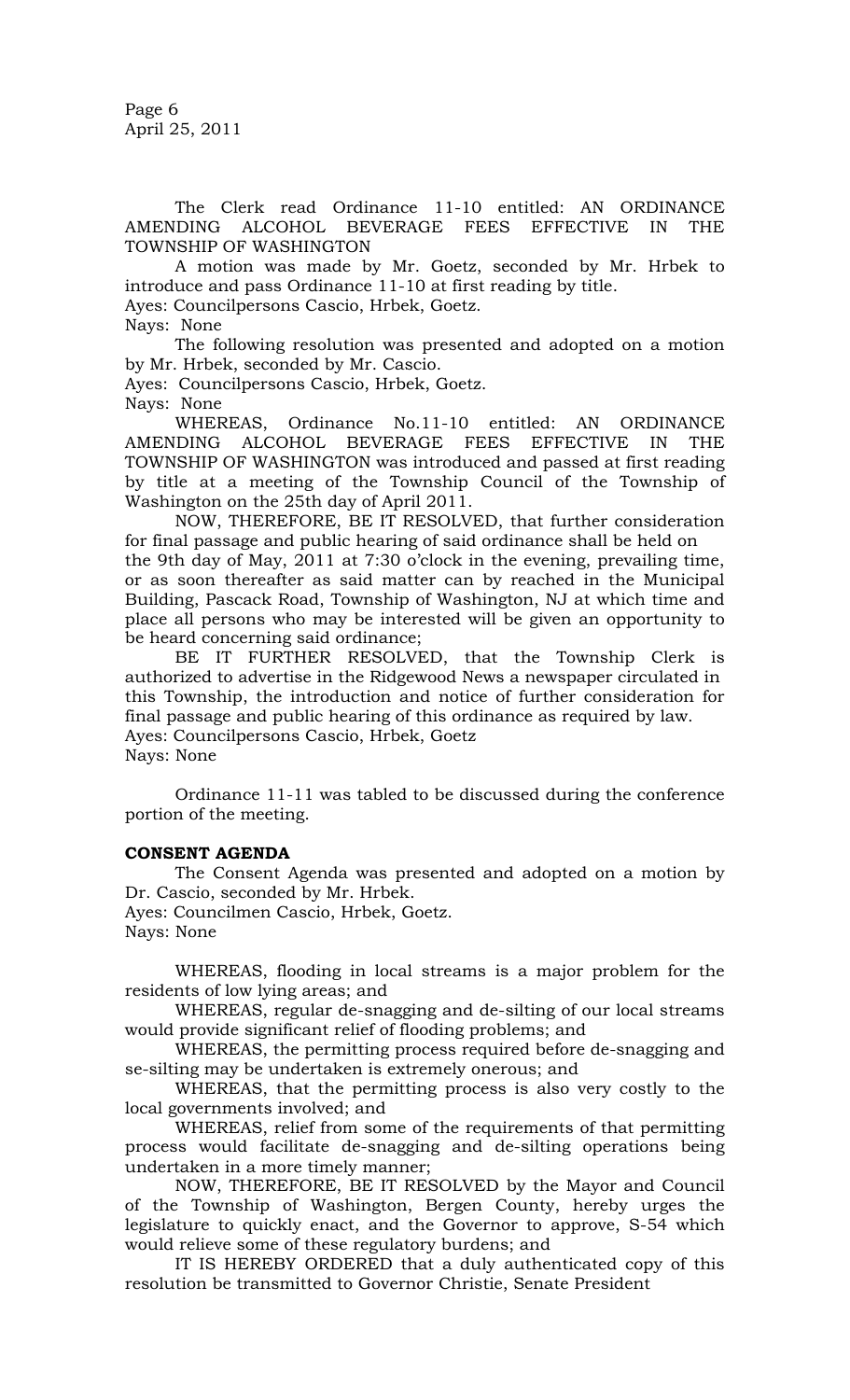Page 7 April 25, 2011

Sweeney, Assembly Speaker Oliver, Senator Smith, Chairman of Senate Environmental Committee, and Assemblyman McKeon, Chairman of the Assembly Environmental Committee.

WHEREAS, an agreement is necessary to delineate the responsibilities of the County and the Township of Washington for the improvement and signalization of the intersection of Washington Avenue and Pascack Road located in the Township of Washington;

NOW, THEREFORE BE IT RESOLVED, upon the recommendation of the Department of Public Works that the County of Bergen be and is hereby authorized to enter into an agreement with the Township of Washington with the following conditions:

RESPONSIBILITIES

- A. COUNTY OF BERGEN: The County of Bergen is solely responsible for the performance and cost of the following:
	- (1) Obtain from the State of New Jersey Department of Transportation, if necessary, the approval for the installation/modification of the traffic control signal at this location. The County reserves the right to alter or adjust the signalization after consulting with the municipal officials.
	- (2) Prepare the preliminary plans and specifications for the traffic signal lane configuration, electrical system, underground conduits and foundations, traffic control signals and upon completion of the project, operate and maintain same.
	- (3) Approve and reproduce the final design drawings and specifications, advertise for bids, award contracts, and make payment to the contractor all in an approved matter.
	- (4) Undertake the construction of the intersection in accordance with the design plans.
	- (5) Perform construction management and inspection.
	- (6) Place all intersection related traffic signs and pavement markings, including parking regulatory signs on the county and the municipal road approaches to the intersection.
	- (7) Maintain all traffic signs and payment markings on the County road approaches and the municipal road approaches within the limits shown on the plan.
	- (8) The County will only install topsoil and grass seed or macadam within the right-of-ways and existing and proposed easements.
- B. MUNICIPALITY: The Township is solely responsible for the performance and cost of the following:
	- (1) Provide the County with individual acquisition maps showing the land to be acquired, together with description of same.
	- (2) (a) Acquire any necessary property, slope rights, temporary and permanent construction easements, and right-of-entry, and convey same to the County. (b) Be responsible for restoration, modification, alteration, removal, and relocation of any appurtenances located within the rights-of-way or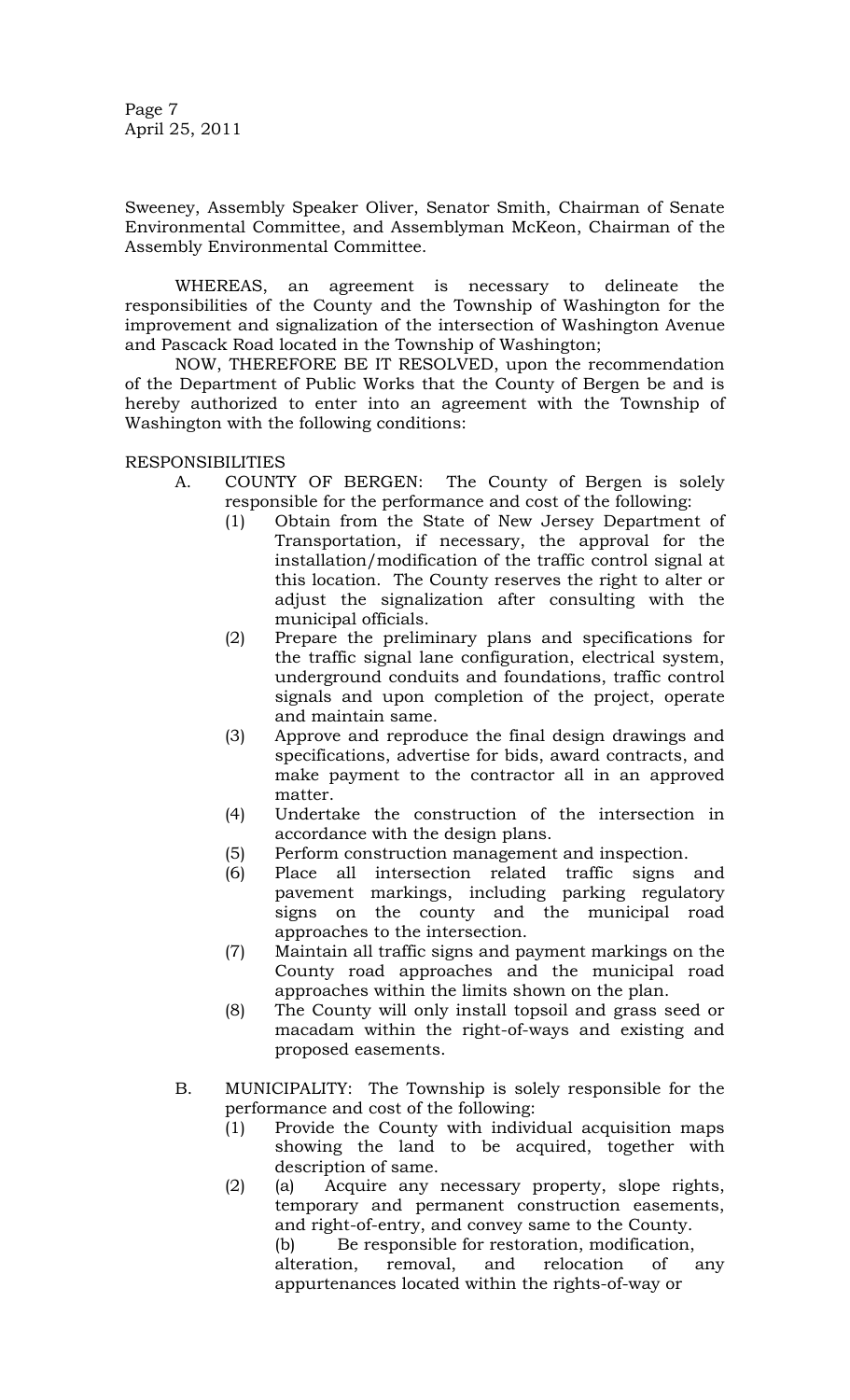Page 8 April 25, 2011

> easements, including but not limited to landscaping, trees, planters, fences, walls, signs, building structures, awnings, utility connections, underground storage tanks, monitoring well, parking lots, etc.

> (c) In any structure within and/or adjacent to the proposed right-of-way is not currently in compliance with the High Voltage Proximity Act or would not be in compliance with the High Voltage Proximity Act as measured from the existing and/or proposed, overhead utility line location, the structures shall be relocated so that they will be in compliance with the High Voltage Proximity Act (NJSA 34:6-47.1(b) "High-voltage lines" and NJSA 34:6-4.2 (Prohibited Activity).

- (3) Perform all necessary survey and field work which shall be submitted to the County Engineer to review and approve prior to its use by the municipality for preliminary road designs, drawings and specifications.
- (4) Prepare final design plans and specification based on the field survey and the County's preliminary design plans. Documents shall be of a quality suitable for public bidding.
- (5) Perform updated counts of vehicular and pedestrian traffic to the satisfaction of the County.
- (6) Provide uniformed police officers, at the municipality's sole expense, for the maintenance and protection of traffic in accordance with the following:
	- (a) When intersection roadways cannot be fully closed to traffic during the following construction phases: Installation of underground traffic signal conduit in the intersection; installation of underground storm water drainage systems in the intersection installation of new overhead traffic signal hardware or removal of existing traffic signal hardware; performing work within 100' of a signalized intersection; pavement milling operations; final paving operation; and signal "turn-on".
	- (b) When the Chief of Police deems their presence necessary, on any County or Municipal road or signalized intersection with the municipality, either during construction or continued maintenance by the County or the County's contractors.
- (7) Prepare the CAD drawings from information supplied by the County, including but not limited to plans for signage, striping, and electrical.
- (8) Provide continued electrical power for traffic signals.
- (9) Perform all field stakeouts necessary to construction of this project.
- (10) Provide the County "as built" drawings of the improvement, as well as the original field notes and computations.
- (11) Conduct a street lighting survey and provide additional lighting facilities, as indicated by the survey.
- (12) Adopt by ordinance, the necessary traffic regulation which are to be determined based upon the finalized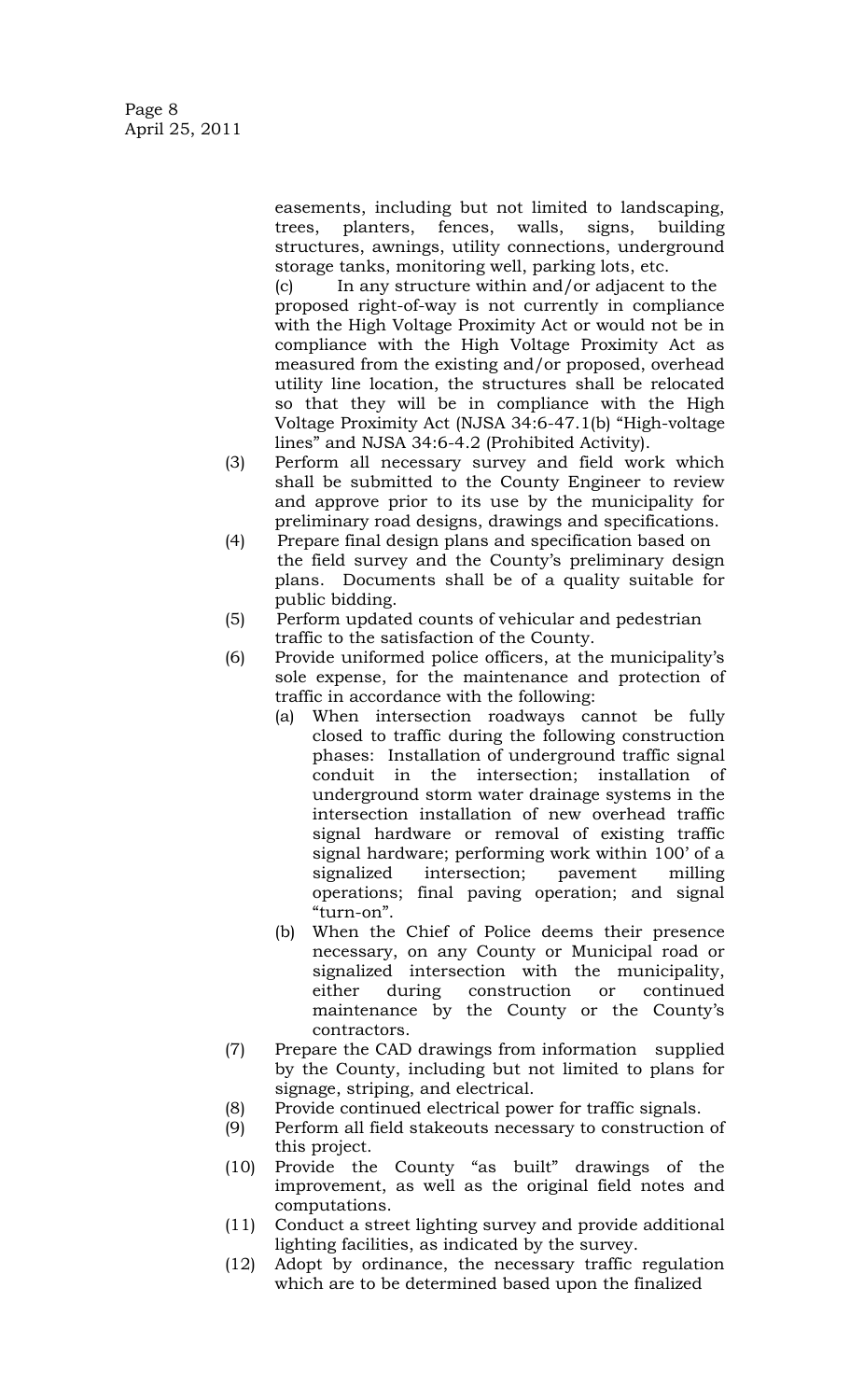intersections and traffic signal plans. The municipality agrees to submit a certified copy of the ordinance, resolution, and/or regulations to the county.

- (13) Maintain all parking regulatory signs on the county and municipal road approaches to the intersection.
- (14) Own and maintain all sidewalks and any traffic islands. Per state statute, the county is only responsible for road maintenance from curb face or curb face.
- (15) Grant permission to the County to install, maintain and repair portions of the signal equipment located in or adjacent to the intersections.
- (16) The American with Disabilities Act Accessibility Guidelines require public sidewalk curb ramps with truncated domes at curb ramp locations on resurfaced and/or new roads. Any ramps on County or Municipal property or easements shall be maintained by the municipality. The municipality may require property owners to maintain the ramps and truncated domes as part of the property owner's sidewalk maintenance obligations.
- (17) If stamped crosswalks are used, pay the difference between textured bituminous concrete surface course (crosswalks) and bituminous concrete surface course.
- (18) Provide to the County the funding necessary to cover any increase costs due to brick paver sidewalk instead of concrete sidewalk.
- (19) Provide to the County the funding necessary to cover the cost of any shade trees. Own and maintain any shade trees placed within the right-of-ways. The County prefers that trees are placed outside of the right-of-way.
- (20) Provide to the County the funding necessary to cover the cost of any traffic signal equipment related to signal heads at the firehouse driveway.
- (21) Provide construction funding to the County for the estimated municipal share of construction work prior to the award of a construction contract by the County. Actual municipal share of construction costs will be adjusted at contract close-out and based on actual quantities installed.

BE IT FURTHER RESOLVED, that this agreement is contingent upon receipt of a concurring resolution from the Township of Washington.

BE IT FURTHER RESOLVED, THAT UPON RECEIPT OF SAID CONCURRING RESOLUTION, THE County Executive be and is hereby authorized to execute the necessary agreement in a form to be approved by Council Counsel.

WHEREAS, the property located at 639 Jefferson Avenue, Block 3103, Lot 25-29 (the "Property") is owned by Veterans of Foreign Wars, Post 6921 (the "VFW"); and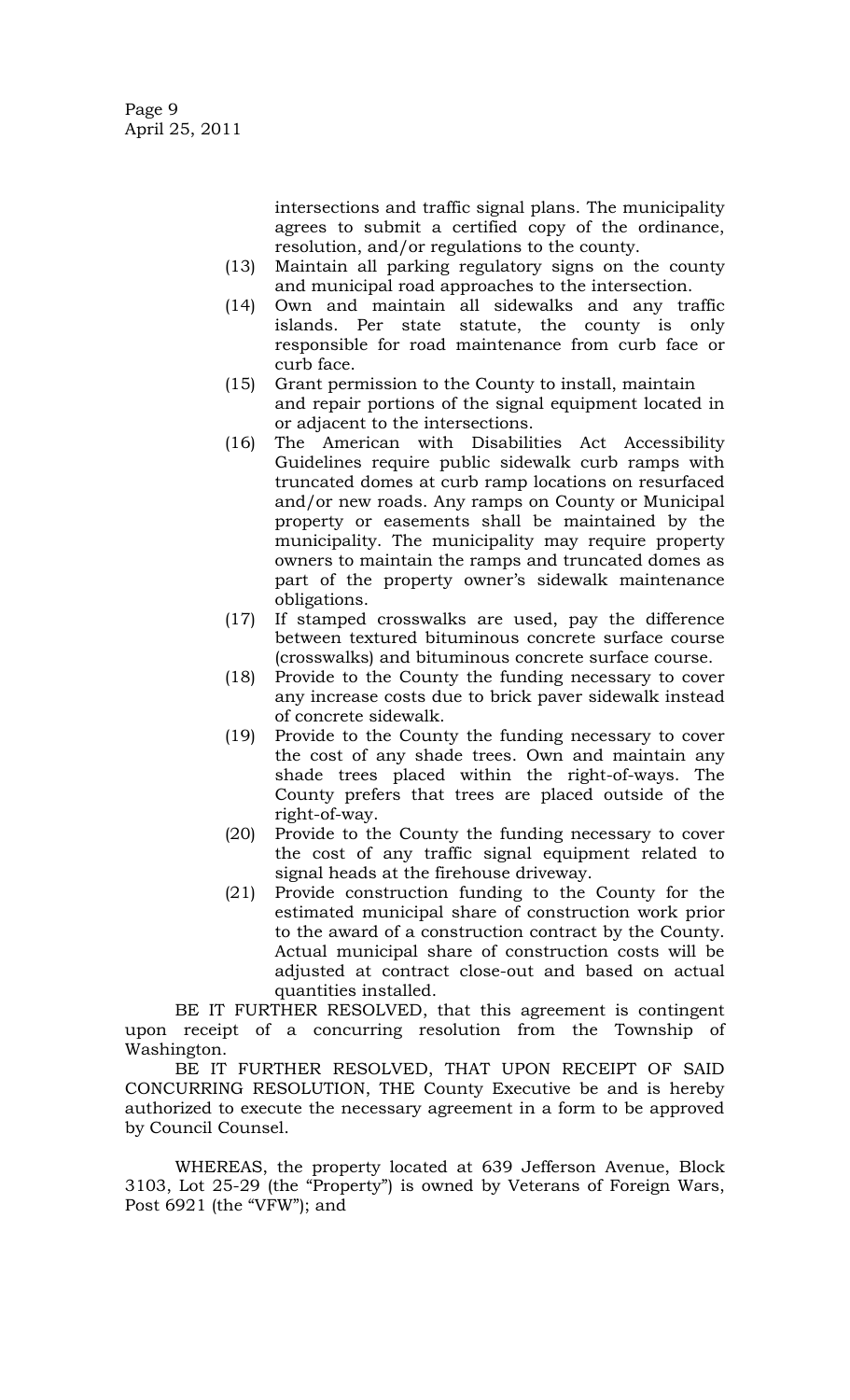Page 10 April 25, 2011

WHEREAS, the Township of Washington (the "Township") had de4termined to acquire the Property pursuant to eminent domain for the purpose of utilizing the Property in connection with an affordable housing project in the Township; and

WHEREAS, the Township adopted Ordinance 10-06 which authorized the commencement of the process of taking the Property pursuant to eminent domain, and the Township commenced a condemnation action in the Superior Court of New Jersey under Docket No. BER-L-5086-10 (the "Condemnation Action"); and

WHEREAS, the Township and the VFW entered into settlement discussions as to the amount to be paid by the Township for the acquisition of the Property by eminent domain through the Condemnation Action, which discussions resulted in a mutually agreeable acquisition price for the Property of \$375,000.00; and

WHEREAS, the Township adopted Ordinance 10-8, a bonding ordinance which provided for the acquisition of the Property; and

WHEREAS, the VFW has advised that it is ready, willing and able to convey title to the Property to the Township in connection with the Condemnation Action for the acquisition price of \$375,000.00; and

WHEREAS, the Township Council wishes to proceed with the taking of the Property for the acquisition price of \$375,000.00 as agreed to by the VFW:

NOW, THEREFORE, BE IT RESOLVED, BY THE Township Council of the Township of Washington as follows:

- 1. The Township hereby agrees to proceed with the acquisition of the Property for the sum of \$375,000.00 in connection with settlement of the Condemnation Action;
- 2. The Township Council hereby authorizes the municipal attorney to close title for the Township's acquisition of the Property, and authorizes the Township Treasurer to provide the required funds therefore under the authority of Ordinance 10-8;
- 3. The Township Attorney is authorized to execute and file a stipulation of dismissal with prejudice as to the Condemnation Action after the closing of title authorized hereunder.

WHEREAS, the Township of Washington has by law been administering a LOSAP program for the Fire and Ambulance volunteers; and

Whereas, the Planning Administrator has received the list of volunteers from the Ambulance Corps. and Fire Department wh9o qualify under the program; and

WHEREAS, the list has been reviewed and deemed accurate; and

WHEREAS, it is required under the law that the Township Council of the Township of Washington approve the attached list; and

WHEREAS, the list will be returned to the Township of Washington Ambulance Corps. and Fire Department for a 30 (thirty) day posting;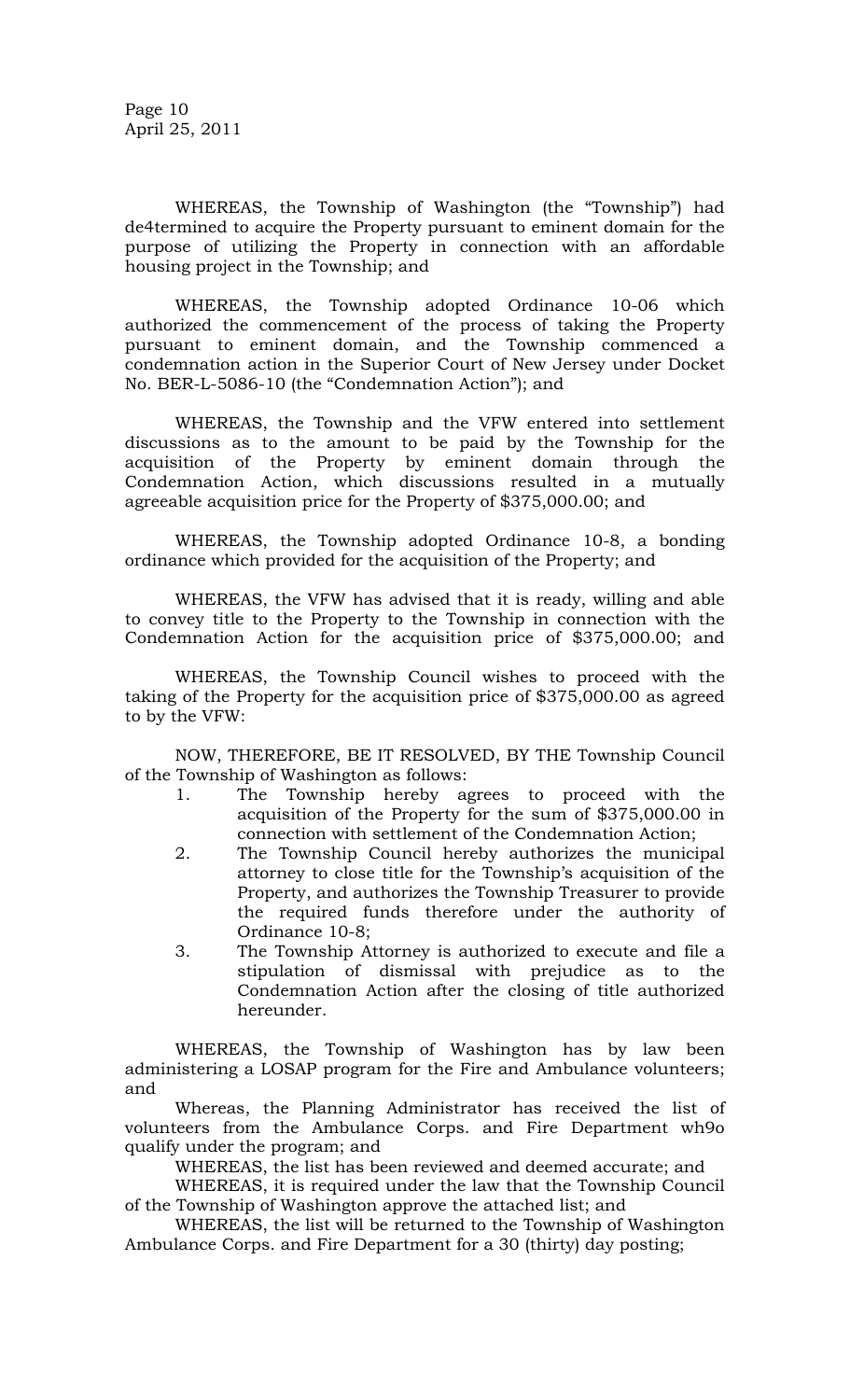Page 11 April 25, 2011

.

NOW, TEHREFORE, BE IT RESOLVED, that after the 30 (thirty) day posting the Planning Administrator will issue a check to cover volunteers on the attached list to Lincoln Financial.

Raffle License #807 for Ridgewood Rotary Club was approved by the Township Council of the Township of Washington.

Two temporary emergency resolutions and the Community Development Representative resolution were pulled from the Consent Agenda. Four votes were needed for the temporary emergency resolutions. Council President Goetz wanted a vote from the entire council concerning the CD representative.

> \_\_\_\_\_\_\_\_\_\_\_\_\_\_\_\_\_\_\_\_\_\_\_\_\_\_\_\_\_\_\_\_\_\_\_\_ Mary Ann Ozment, Township Clerk

> $\overline{\phantom{a}}$  , where the contract of the contract of the contract of the contract of the contract of the contract of the contract of the contract of the contract of the contract of the contract of the contract of the contr

Fred Goetz, Council President

 $\overline{\phantom{a}}$  , where the contract of the contract of the contract of the contract of the contract of the contract of the contract of the contract of the contract of the contract of the contract of the contract of the contr Mary Ann Ozment, Township Clerk

 $\overline{\phantom{a}}$  , where the contract of the contract of the contract of the contract of the contract of the contract of the contract of the contract of the contract of the contract of the contract of the contract of the contr

Fred Goetz, Council President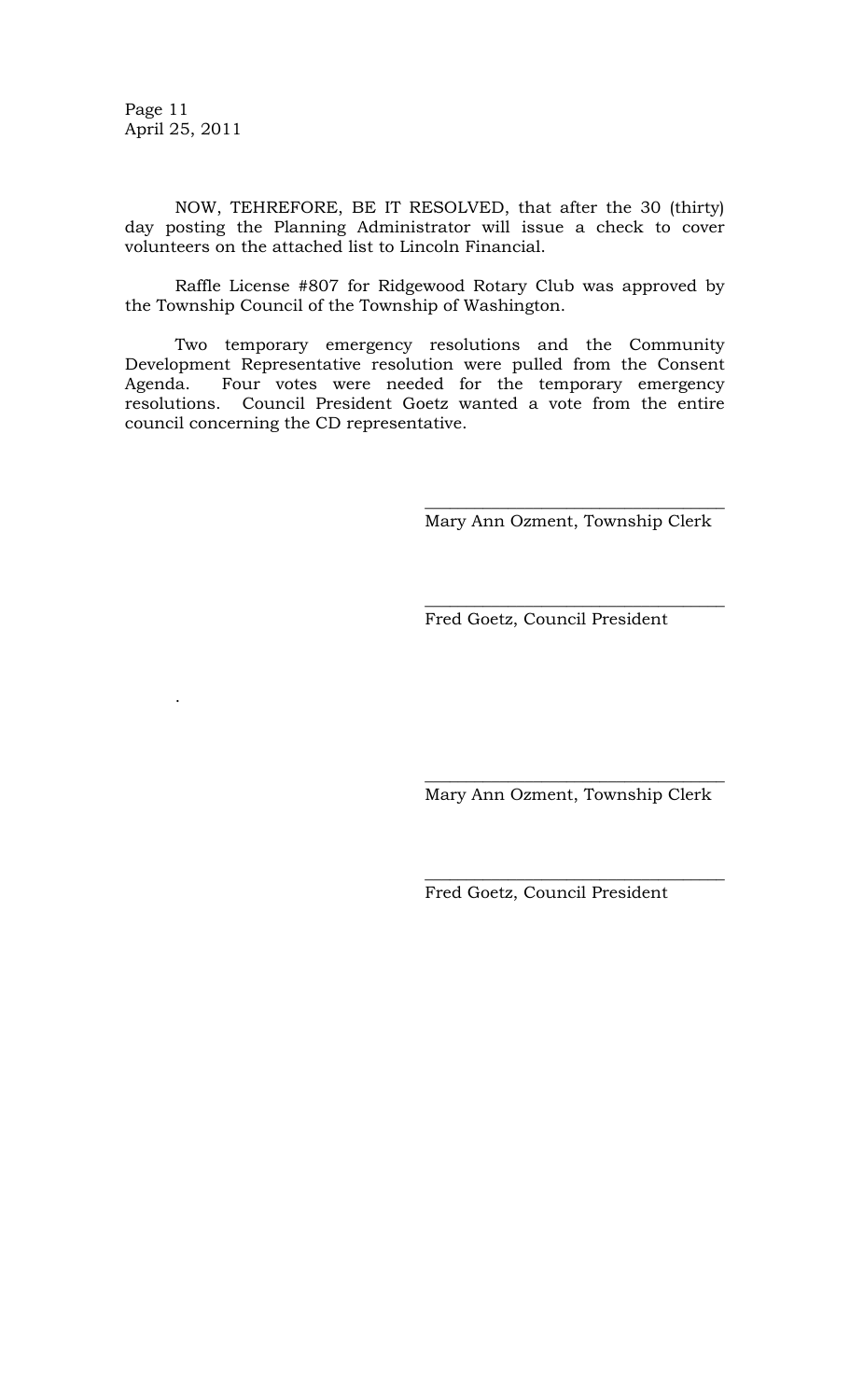# **TOWNSHIP OF WASHINGTON BERGEN COUNTY, NEW JERSEY CONFERENCE PORTION/PUBLIC MEETING**

#### APRIL 25, 2011

Members present: Steven Cascio, Richard Hrbek, Fred Goetz. Absent: Glenn Beckmeyer, Joseph D'Urso. Also Present: Janet Sobkowicz, Mayor; Kenneth Poller, attorney; Lilly Chin, Acting Administrator.

A brief conversation ensued to decide a date for the special Council meeting needed to have 2/3 full membership vote in order to pass temporary emergencies from this meeting.

### **PRIORITY**

**Ordinance #11-08 – Salary Ordinance** - The introduced salary ordinance will have slight corrections made and be ready for the next regularly scheduled Council meeting.

**Ordinance – Use of Municipal Vehicles** - Mr. Goetz stated that he will get a sample resolution to Mr. Poller that can be used as an aid to construct an ordinance for the Township of Washington. A discussion on use limitations of town-owned vehicles ensued. The council agreed that they did not want to micro manage and that the ordinance will cover general rules and everyone realizes that there are exceptions to rules.

**Fields – Master Plan** - Dr. Cascio said that the engineering firm GKW, sent a proposal for a master plan for the town fields. Improvements and repair work were included in the report. Phase One in the proposal would cost the town \$7,500. A second proposal from another firm would be helpful. The Mayor told Council that opening day of baseball is April 30.

**24 hour store openings/Drive Thru Hours** - Mr. Poller spoke about a draft that he is working on that limits the hours of operation for businesses.

**Code of Conduct** - Dr. Cascio said that the Code of Conduct that has been agreed to by the Board of Health is good. He said that he would like to have the Code of Conduct online with the start up of on-line registration. Dr. Cascio spoke about having background checks done by the state law enforcement agency at a cost of \$18.00 each. The Mayor stated that she would speak to the town's police department.

**Professional Agreement – T&M Associates -** Mr. Poller went through the credentials of T&M Associates and suggested that the Council should meet with Mr. Slachetka. Mr. Goetz said that he was satisfied with the firm and recommended signing the new contract. A resolution will be drafted for the special meeting next week. Mrs. Do spoke about needing the planner to sign COAH forms.

#### UPDATE

**Payment of Vendors** - Mrs. Chin stated that the topic was to be taken off agenda.

**Pay on Line** – The pay on line program will begin May 1, 2011.

**Job Descriptions/Code Enforcement and Building Inspector** - No Updates at this time.

**Telephone Audit**- Mrs. Chin is working with Co-operative Communication and is close to finalizing the audit.

 **Energy Update – Generator** - Mayor Sobkowicz stated the town has been trying to get a new generator since 2008. The generator in the building now is not working correctly and parts can no longer be gotten for it. Mr. Riedel and Mr. Sears are researching new generators. The cost is will be less than \$150,000. Mr. Goetz stated that the generator will not be as necessary if the police dispatching is being outsourced. Mayor